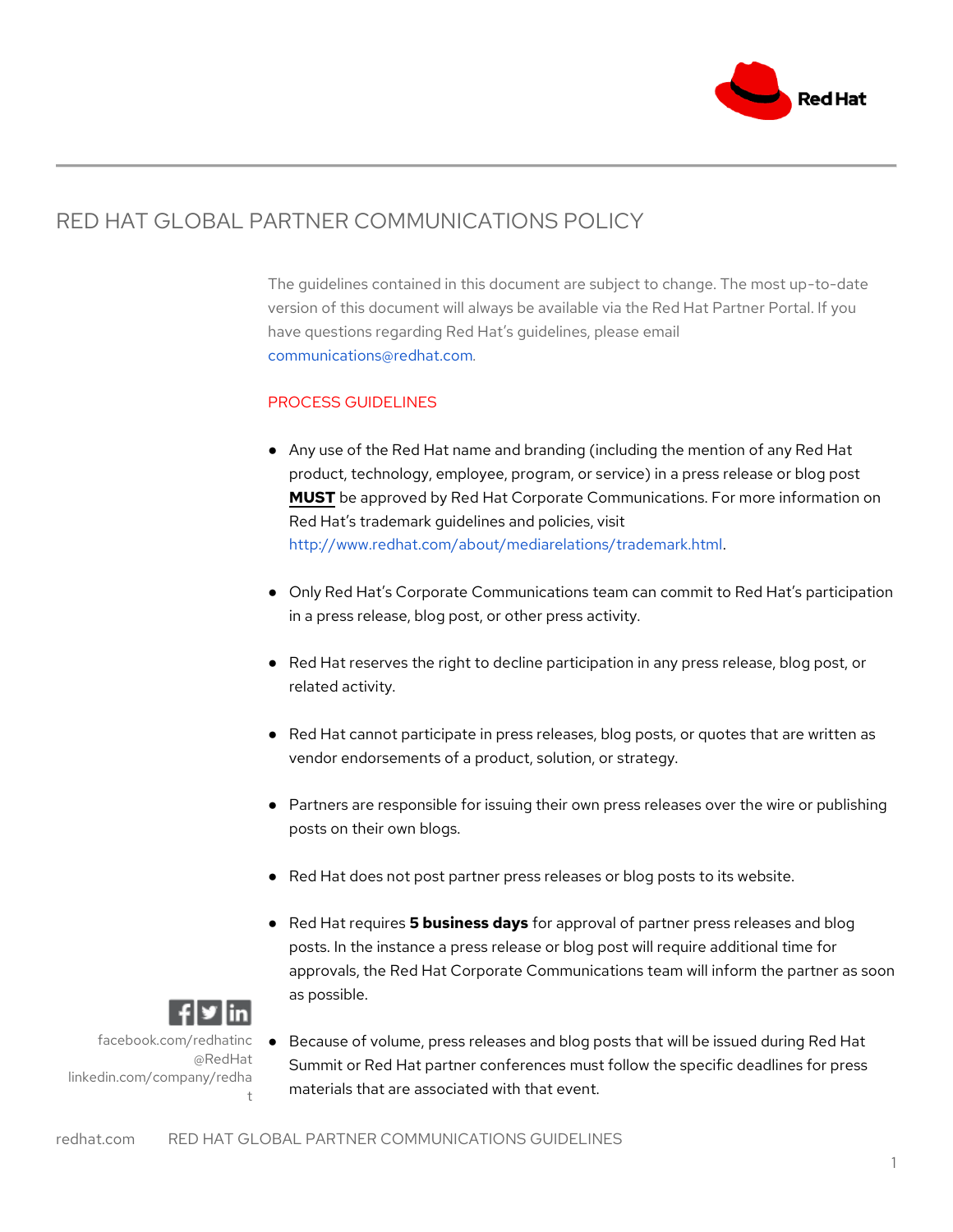

- If any changes are made to a press release after approval has been granted, it must be sent back to Red Hat for re-approval and an additional 5-business-day turnaround should be expected.
- Press releases and blog posts that do not adhere to these guidelines may be returned to the partner for edits **before** Red Hat begins the approval process.
- Press releases and blog posts must be sent in English in an editable document format with the ability to track changes, such as ODT or DOC files.
- If press releases and blog posts are translated into subsequent languages for local use after Red Hat's approval, the partner is responsible for ensuring the content's accuracy and meaning, as well as adherence to these guidelines throughout.
- Email communications@redhat.com for approval of press releases and blog posts or with any questions.

## CONTENT GUIDELINES

- All press releases must follow current AP Stylebook quidelines.
- Red Hat is most likely to support press releases that include newsworthy content. Newsworthy press release topics include:
	- Joint customer wins or success stories (including industry-focused customer stories).
	- Red Hat OEM agreements (wherein the partner is including Red Hat technology in their solution).
	- Emerging market or industry momentum-focused stories, backed by data or other industry trends.
	- Solutions including Red Hat products and technology. (Note: Announcements about solutions built on Red Hat products and technology should not be positioned as "joint," or as an offering from both Partner Company and Red Hat.)
	- Additional validation in the form of a quote or attribution from a third party luminary in the industry such as an analyst or thought leader supporting the joint news and messages.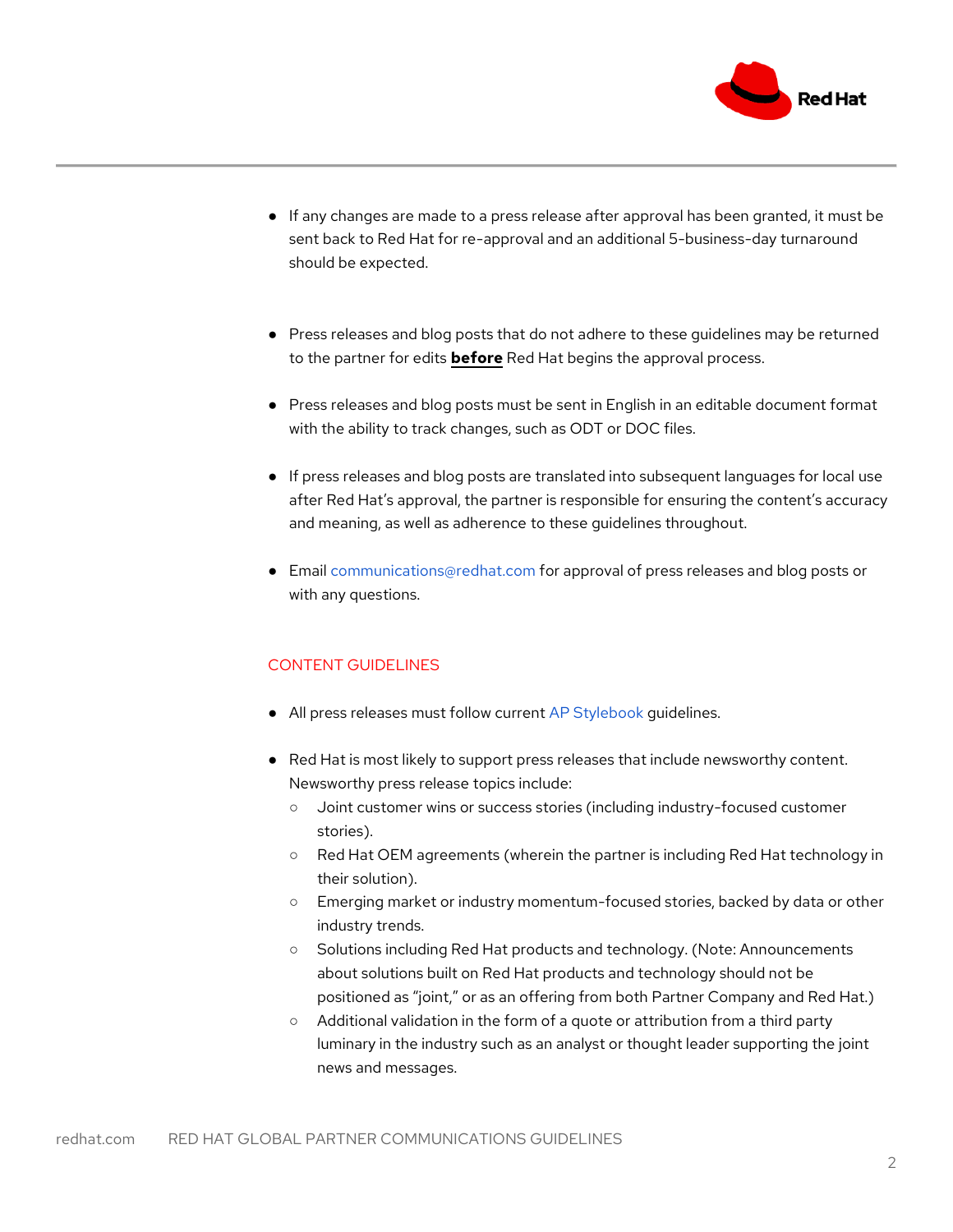

- Wording should be in your company's voice, and you should not speak for Red Hat.
- Accurately describe your company's relationship and/or solutions with Red Hat.
- Press releases including Red Hat must contain the following language at the end of the release, following any boilerplate and forward-looking statement language: Red Hat, the Red Hat logo, JBoss, and OpenShift are registered trademarks of Red Hat, Inc. in the U.S. and other countries. Linux is a registered trademark of Linus Torvalds and OpenStack is a registered trademark of OpenStack, LLC.
- Partner-led press releases should **NOT** include:
	- A joint dateline.
	- Red Hat's ticker symbol.
	- Red Hat's boilerplate ("About Red Hat") paragraph.
	- Red Hat PR contact information.
	- Red Hat logos.
	- Joint wording, unless advised by Red Hat Corporate Communications (e.g. "Partner Company and Red Hat offer...", "Partner Company and Red Hat today announce...").
	- The following words, in either the headline or text of the press release, in relation to the partner's offerings with Red Hat:
		- "best" (e.g. "best in class," "best of breed," "industry's best solution for...");
		- "dominate" or "dominant";
		- "first" (including statements about being "first to market");
		- "Joint";
		- "longtime" (unless Partner Company has been a Red Hat partner for more than three years);
		- "Only";
		- "strategic" (including "strategic alliance"); and any form of the word "partner," including "partnership," unless it is used as a proper noun (e.g. Red Hat OpenStack Cloud Infrastructure Partner Network). We recommend "collaborate" as an alternative.
	- Unsubstantiated claims. The Federal Trade Commission requires reasonable prior substantiation for claims made in press releases. For more information, visit: http://www.ftc.gov/bcp/guides/ad3subst.htm.